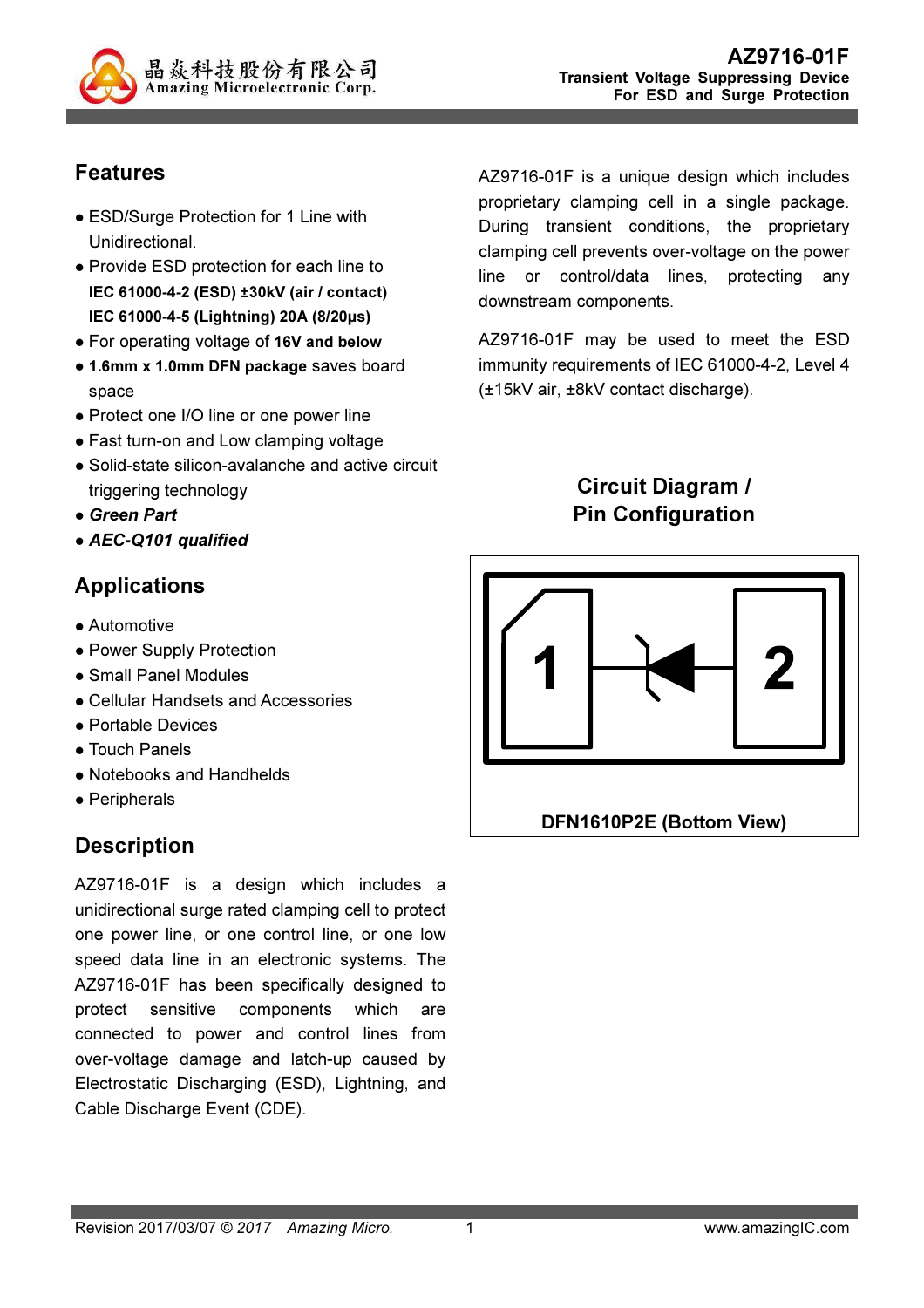

#### **SPECIFICATIONS**

| <b>ABSOLUTE MAXIMUM RATINGS</b>                |                             |                 |              |  |
|------------------------------------------------|-----------------------------|-----------------|--------------|--|
| <b>PARAMETER</b>                               | <b>SYMBOL</b>               | <b>RATING</b>   | <b>UNITS</b> |  |
| Peak Pulse Current ( $tp = 8/20\mu s$ )        | <b>I</b> pp                 | 20              | A            |  |
| Operating Supply Voltage (pin-1 to pin-2)      | $V_{DC}$                    | 17.6            | V            |  |
| pin-1 to pin-2 ESD per IEC 61000-4-2 (Air)     | $V_{ESD-1}$                 | ±30             | kV           |  |
| pin-1 to pin-2 ESD per IEC 61000-4-2 (Contact) | $V_{ESD-2}$                 | ±30             | kV           |  |
| <b>Lead Soldering Temperature</b>              | $T_{SOL}$                   | 260 (10 sec.)   | $^{\circ}C$  |  |
| <b>Operating Temperature</b>                   | ${\mathsf T}_{\textsf{OP}}$ | $-55$ to $+125$ | $^{\circ}C$  |  |
| Storage Temperature                            | ${\sf T}_{\text{STO}}$      | -55 to +150     | $^{\circ}C$  |  |

| <b>ELECTRICAL CHARACTERISTICS</b> |                                                                                                                                   |                                                                                                                                                                                                                                                 |            |                        |                        |
|-----------------------------------|-----------------------------------------------------------------------------------------------------------------------------------|-------------------------------------------------------------------------------------------------------------------------------------------------------------------------------------------------------------------------------------------------|------------|------------------------|------------------------|
| <b>SYMBOL</b>                     | <b>CONDITIONS</b>                                                                                                                 | <b>MINI</b>                                                                                                                                                                                                                                     | <b>TYP</b> | <b>MAX</b>             | <b>UNITS</b>           |
|                                   |                                                                                                                                   |                                                                                                                                                                                                                                                 |            |                        | $\vee$                 |
|                                   |                                                                                                                                   |                                                                                                                                                                                                                                                 |            |                        |                        |
|                                   | $V_{RWM}$ = 16V, T=25 °C, pin-1 to                                                                                                |                                                                                                                                                                                                                                                 |            |                        |                        |
|                                   | pin-2                                                                                                                             |                                                                                                                                                                                                                                                 |            |                        | μA                     |
|                                   | $I_{BV}$ = 1mA, T=25 °C, pin-1 to                                                                                                 |                                                                                                                                                                                                                                                 |            |                        | $\vee$                 |
|                                   | pin-2                                                                                                                             |                                                                                                                                                                                                                                                 |            |                        |                        |
|                                   | $I_F$ = 15mA, T=25 °C, pin-2 to                                                                                                   |                                                                                                                                                                                                                                                 |            |                        | V                      |
|                                   | pin-1                                                                                                                             |                                                                                                                                                                                                                                                 |            |                        |                        |
|                                   | $I_{PP}$ =5A, tp=8/20 $\mu$ s, T=25 °C,                                                                                           |                                                                                                                                                                                                                                                 |            |                        | $\vee$                 |
|                                   | pin-1 to pin-2                                                                                                                    |                                                                                                                                                                                                                                                 |            |                        |                        |
|                                   | I <sub>PP</sub> =20A, tp=8/20 $\mu$ s, T=25 °C,                                                                                   |                                                                                                                                                                                                                                                 |            |                        | $\vee$                 |
|                                   | pin-1 to pin-2                                                                                                                    |                                                                                                                                                                                                                                                 |            |                        |                        |
|                                   |                                                                                                                                   |                                                                                                                                                                                                                                                 |            |                        |                        |
|                                   |                                                                                                                                   |                                                                                                                                                                                                                                                 |            |                        | $\vee$                 |
|                                   |                                                                                                                                   |                                                                                                                                                                                                                                                 |            |                        |                        |
|                                   |                                                                                                                                   |                                                                                                                                                                                                                                                 |            |                        |                        |
|                                   |                                                                                                                                   |                                                                                                                                                                                                                                                 |            |                        | Ω                      |
|                                   |                                                                                                                                   |                                                                                                                                                                                                                                                 |            |                        |                        |
|                                   |                                                                                                                                   |                                                                                                                                                                                                                                                 |            |                        |                        |
| $C_{IN}$                          |                                                                                                                                   |                                                                                                                                                                                                                                                 | 300        | 350                    | рF                     |
|                                   | <b>V</b> <sub>RWM</sub><br>$I_{\text{L}eak}$<br>$V_{BV}$<br>$V_F$<br>$V_{CL-surge}$<br>$V_{\text{clamp}}$<br>$R_{\text{dynamic}}$ | pin-1 to pin-2, $T=25 \degree C$<br>IEC 61000-4-2 +8kV ( $I_{TLP}$ =<br>16A), T=25 °C, Contact mode,<br>pin-1 to pin-2<br>IEC 61000-4-2 0~+8kV,<br>T=25 °C, Contact mode,<br>pin-1 to pin-2<br>$V_R$ = 0V, f = 1MHz, T=25 °C,<br>pin-1 to pin-2 | 18<br>0.5  | 20<br>23<br>20<br>0.05 | 16<br>0.1<br>22<br>1.2 |

Note 1: ESD Clamping Voltage was measured by Transmission Line Pulsing (TLP) System.

TLP conditions:  $Z_0$ = 50 $\Omega$ ,  $t_p$ = 100ns,  $t_r$ = 1ns.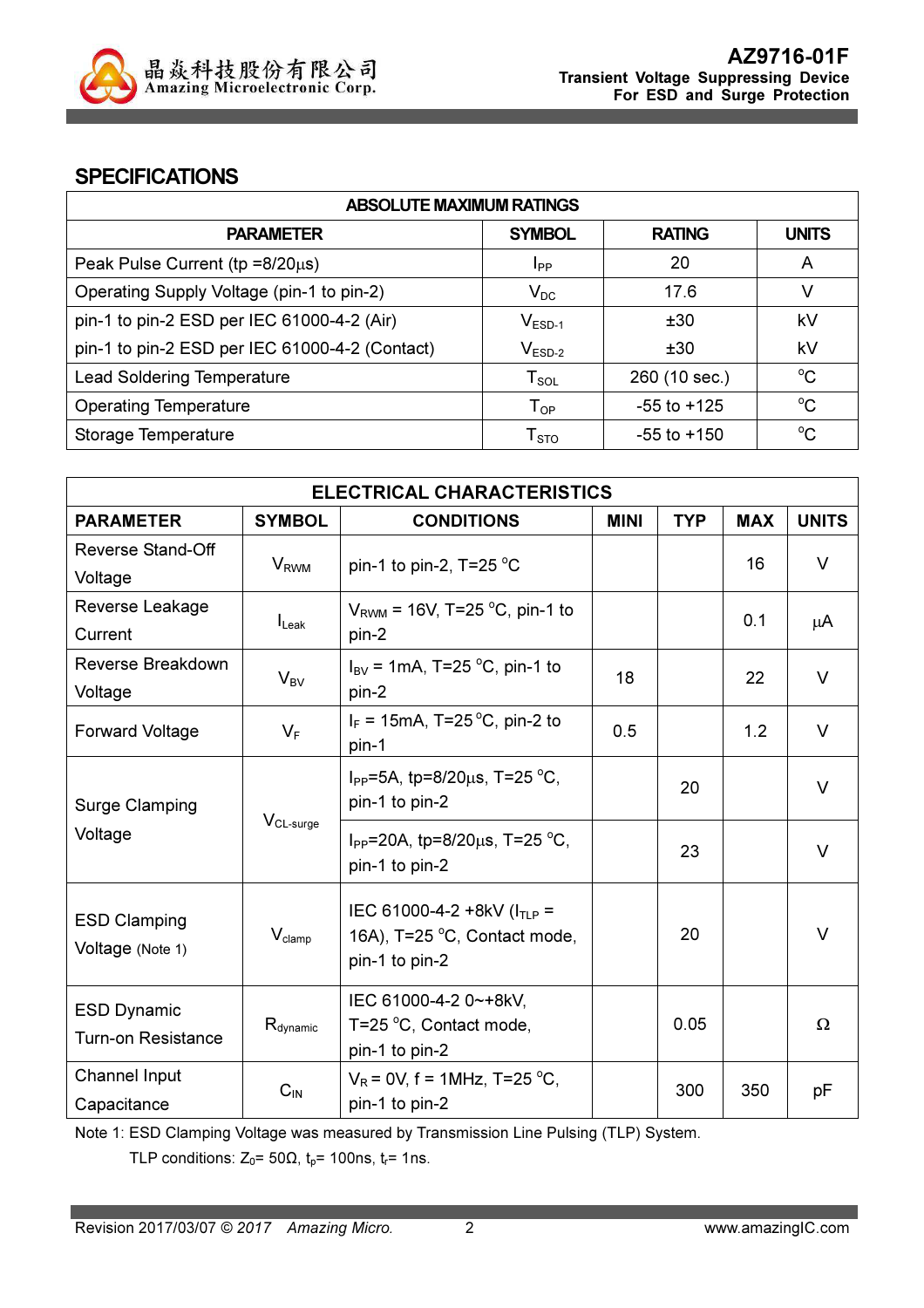

# Typical Characteristics

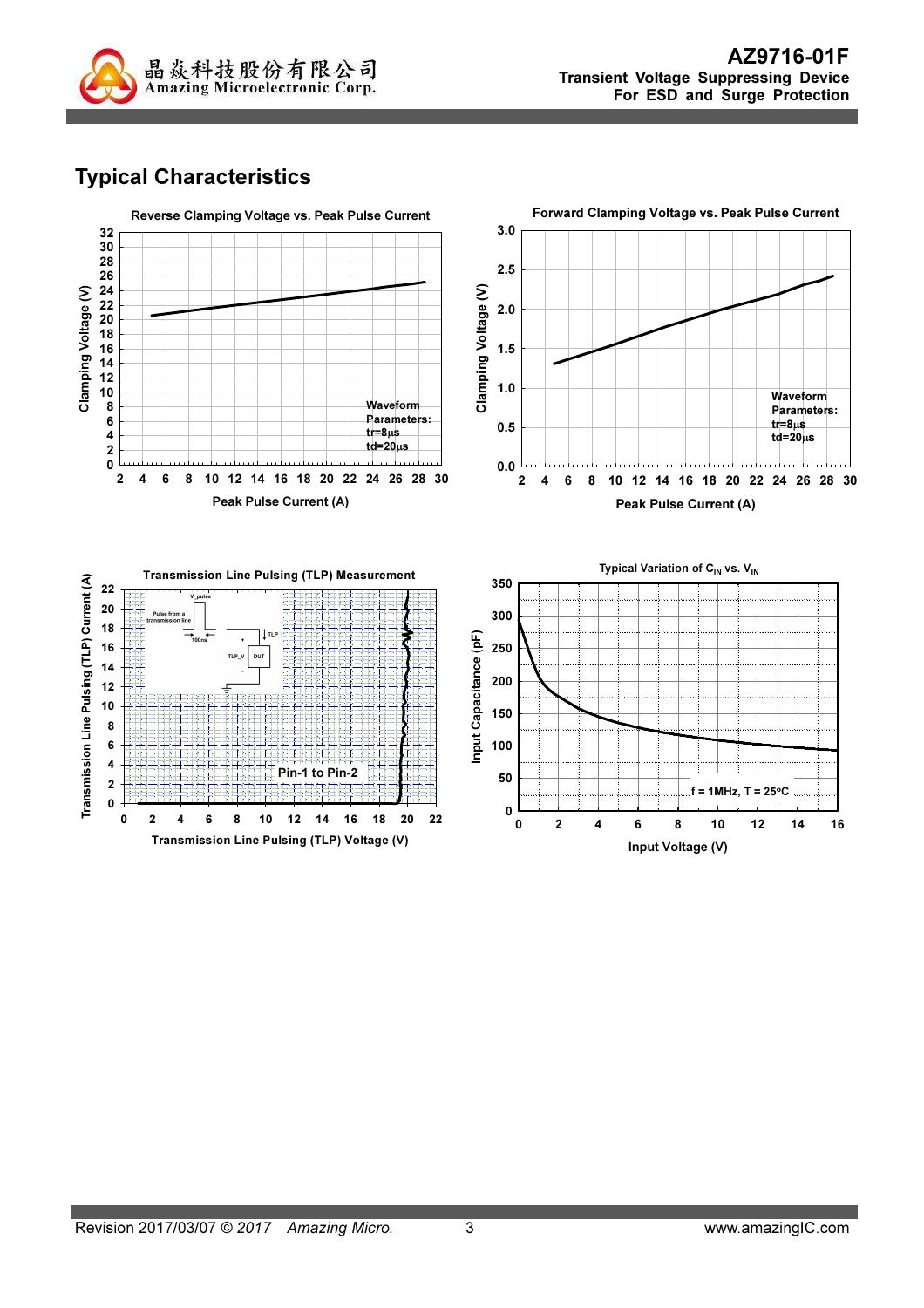

## Applications Information

The AZ9716-01F is designed to protect one line against System ESD/Lightning pulses by clamping them to an acceptable reference.

The usage of the AZ9716-01F is shown in Fig. 1. Protected lines, such as data lines, control lines, or power lines, are connected at pin 1. The pin 2 should be connected directly to a ground plane on the board. All path lengths connected to the pins of AZ9716-01F should be kept as short as possible to minimize parasitic inductance in the board traces.

In order to obtain enough suppression of ESD induced transient, good circuit board is critical. Thus, the following guidelines are recommended:

- Minimize the path length between the protected lines and the AZ9716-01F.
- Place the AZ9716-01F near the input terminals or connectors to restrict transient coupling.
- The ESD current return path to ground should be kept as short as possible.
- Use ground planes whenever possible.
- NEVER route critical signals near board edges and near the lines which the ESD transient easily injects to.



Fig. 1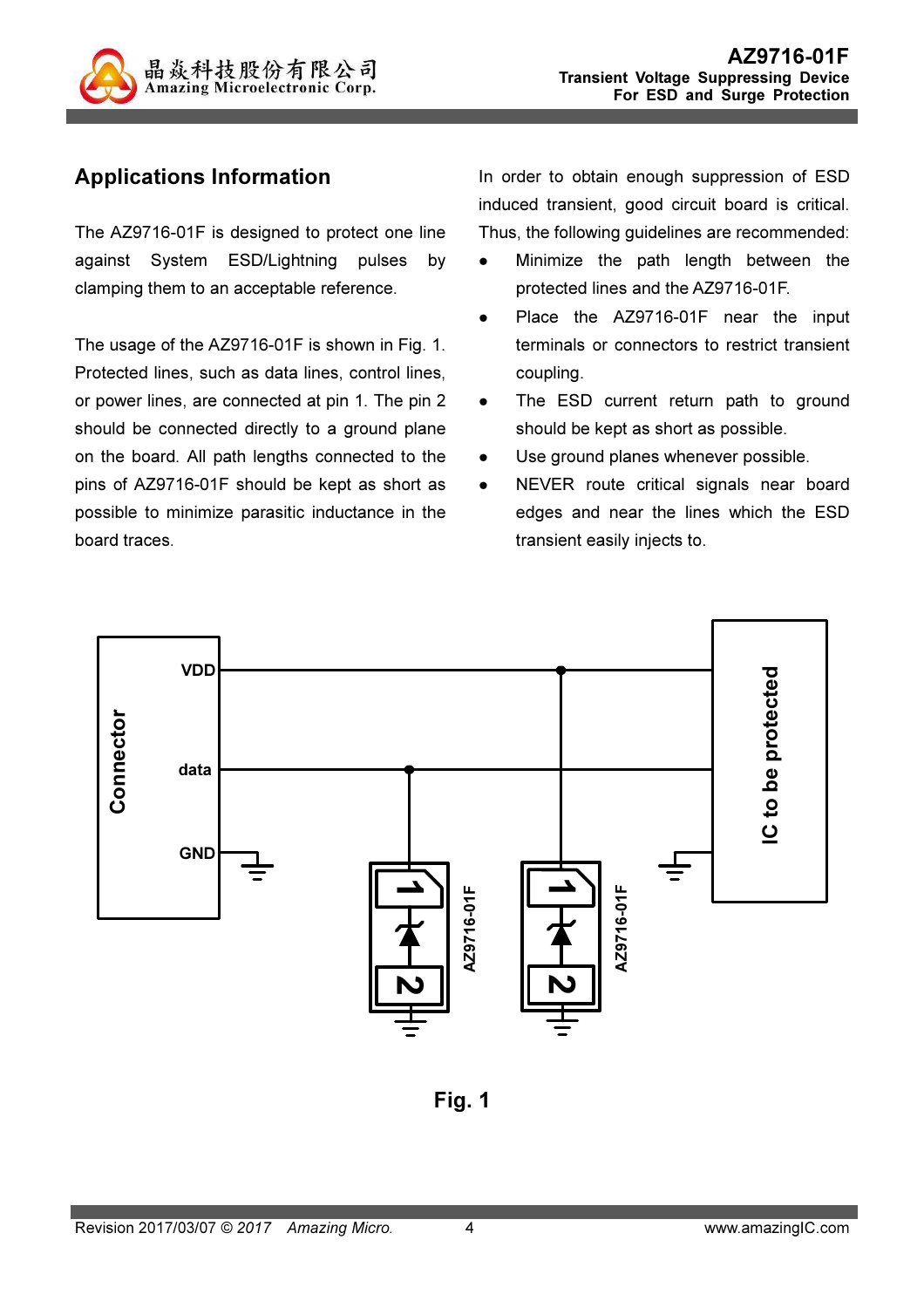

Fig. 2 shows another simplified example of using AZ9716-01F to protect the control lines, low speed data lines, and power lines from ESD transient stress.



Fig. 2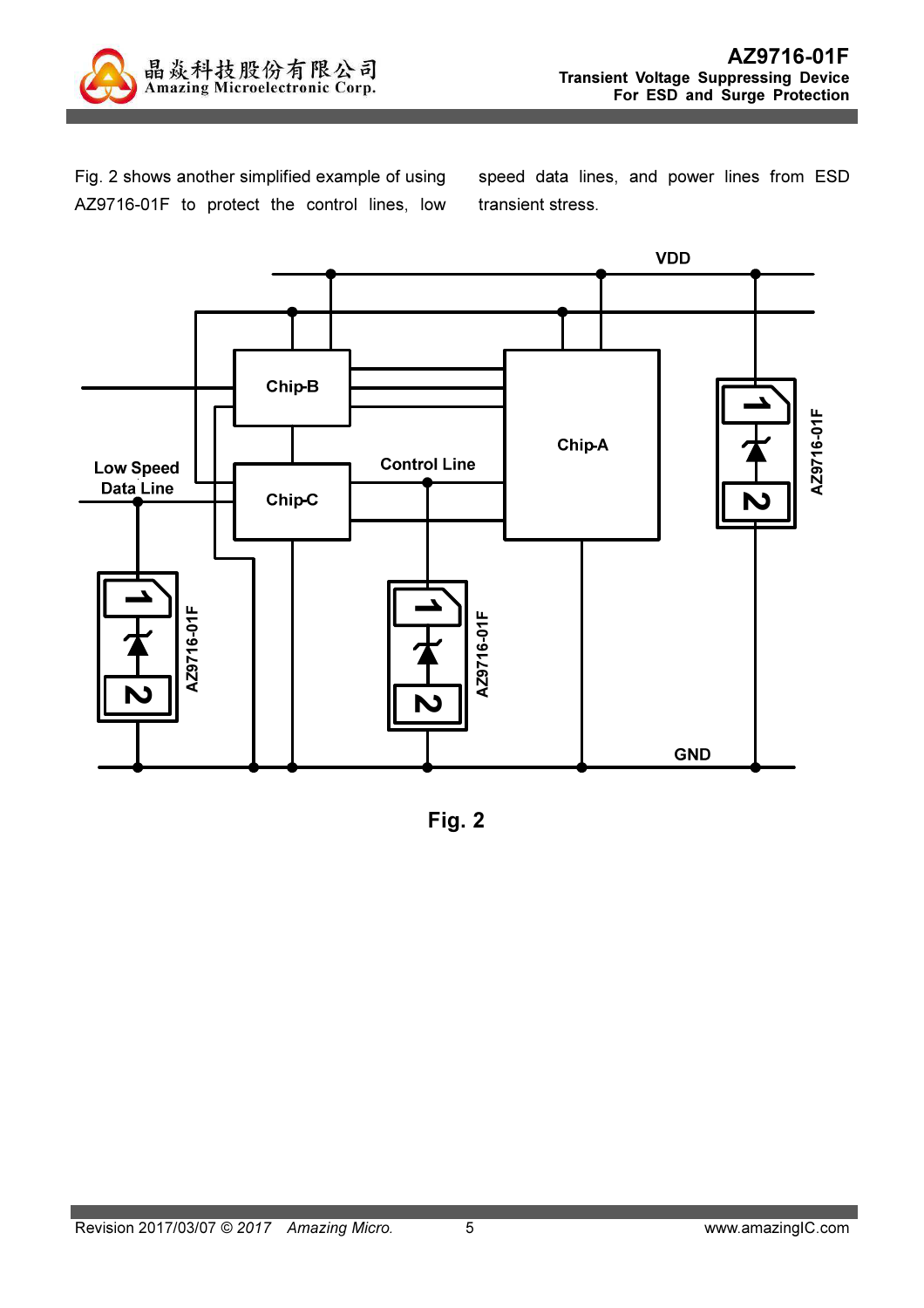

### Mechanical Details











### PACKAGE DIMENSIONS

| <b>SYMBOL</b>  | <b>Millimeter</b> |      |      |  |
|----------------|-------------------|------|------|--|
|                | Min.              | Typ. | Max. |  |
| D              | 0.95              | 1.00 | 1.05 |  |
| E              | 1.55              | 1.60 | 1.65 |  |
| C              | 0.75              | 0.80 | 0.85 |  |
| A              | 0.45              | 0.50 | 0.55 |  |
| A <sub>1</sub> |                   | 0.02 | 0.05 |  |
| e1             | <b>1.10BSC</b>    |      |      |  |
| F              | 0.10              | 0.15 | 0.20 |  |
| Н              | 0.15              | 0.20 | 0.25 |  |
| L              | 0.35              | 0.40 | 0.45 |  |

# LAND LAYOUT



#### Notes:

This LAND LAYOUT is for reference purposes only. Please consult your manufacturing partners to ensure your company's PCB design guidelines are met.